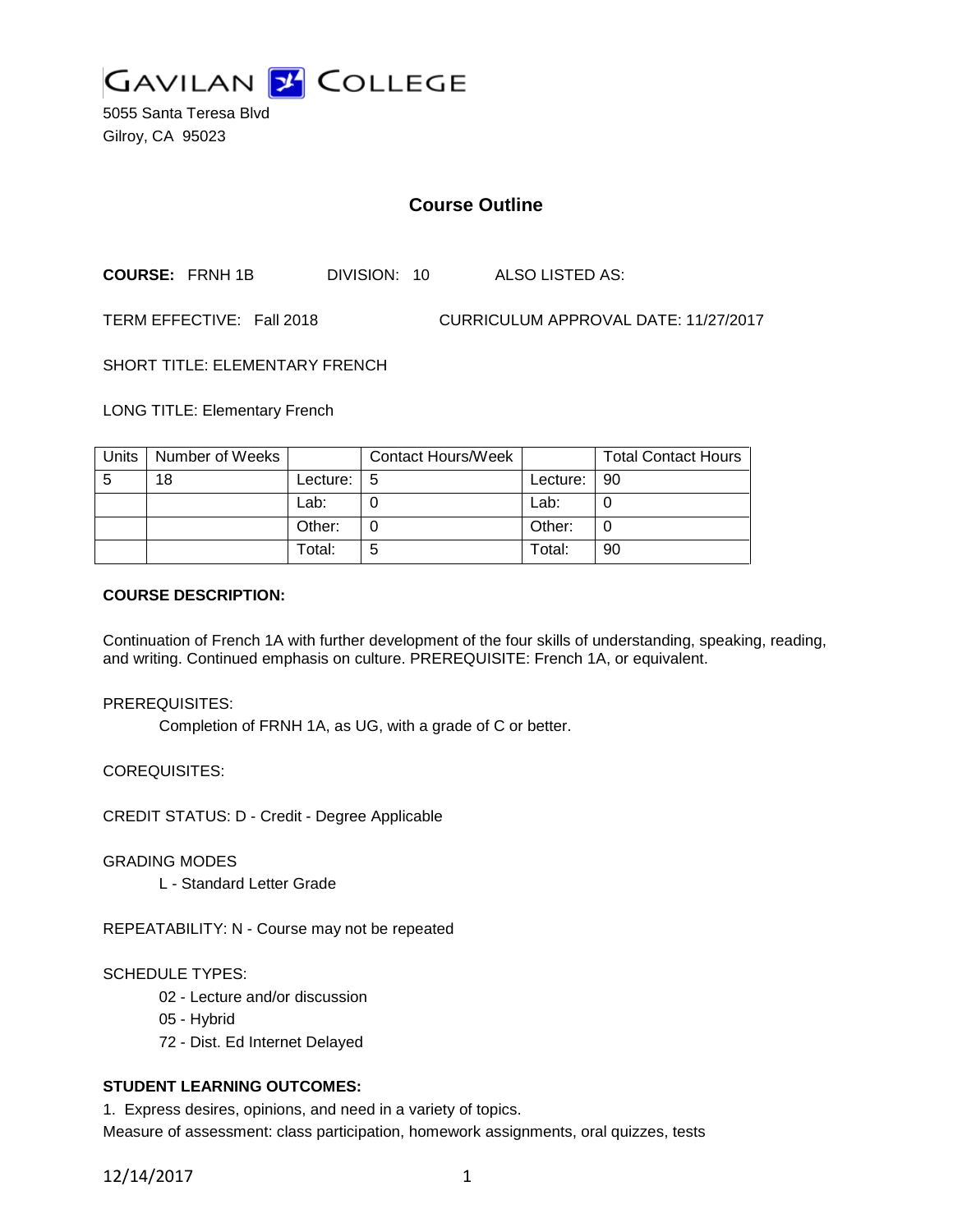Year assessed, or planned year of assessment: 2017

Semester: Spring

2. Distinguish usage of imperfect and simple past tenses.

Measure of assessment: class participation, homework assignments, oral quizzes, tests

Year assessed, or planned year of assessment: 2017

Semester: Spring

3. Evaluate need for use of subjunctive in a sentence.

Measure of assessment: class participation, homework assignments, oral quizzes, tests

Year assessed, or planned year of assessment: 2017

Semester: Spring

4. Recognize and employ use of the two "to know" verbs.

Measure of assessment: class participation, homework assignments, oral quizzes, tests

Year assessed, or planned year of assessment: 2017

Semester: Spring

5. Locate and identify French-speaking countries of the world.

Measure of assessment: test

Year assessed, or planned year of assessment: 2017

Semester: Spring

6. Compare customs among French-speaking countries and the U.S.

Measure of assessment: class discussion, test

Year assessed, or planned year of assessment: 2017

Semester: Spring

# **CONTENT, STUDENT PERFORMANCE OBJECTIVES, OUT-OF-CLASS ASSIGNMENTS**

Curriculum Approval Date: 11/27/2017

### 15.5 Hours

CONTENT: Students will learn the imperfect (imparfait) tense to talk about activities they used to do in the past. They will add to the list of irregular verbs: sortir, partir, dormir, vouloir, pouvoir, devoir. They will study the differences in usage of imperfect and past tenses. They will make invitations and accept or decline them. They will read about French cinema. HOMEWORK: Students will do workbook

exercises, view instructional French videos, and do listening exercises with accompanying comprehension questions. COURSE PERFORMANCE OBJECTIVES: Students will be able to identify and distinguish situations that necessitate use of imperfect as opposed to simple past tenses; they will be able to narrate stories in the past and tell about activities that they used to do. They will be able to describe French fascination for the cinema.

### 15.5 Hours

CONTENT: Students will be introduced to reflexive verbs to describe their daily routines. They will learn about reciprocal verbs and

relative pronouns to describe self traits and characteristics and relationships. They will read about dating and marriage in French

society. HOMEWORK: Students will do workbook exercises, view instructional French videos, and do listening exercises with

accompanying comprehension questions. COURSE PERFORMANCE OBJECTIVES: Students will discuss their daily routines in the present, past and imperfect tense. They will also describe both themselves and personal relationships. They will be able to explain dating and marriage customs in France.

### 15.5 Hours

CONTENT: Students will learn the conditional (conditionnel) tense and the partitive (some, any) in order to discuss the topic of cuisine.

They will also learn the irregular verb "to drink" (boire) and add -ir ending verbs to their repertoire. Students will read about the place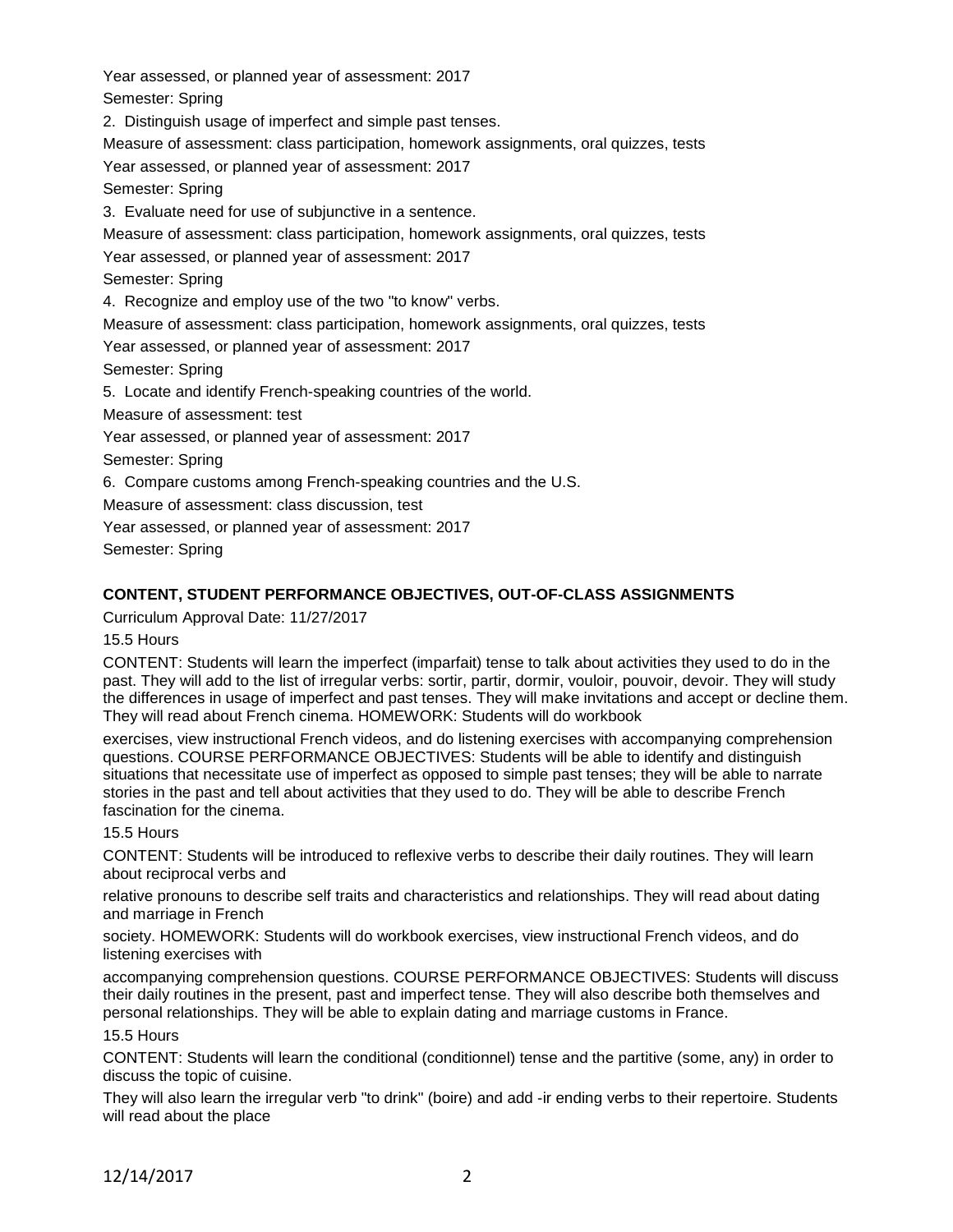of cuisine in French culture. HOMEWORK: Students will do workbook exercises, view instructional French videos, and do listening exercises with accompanying comprehension questions. COURSE PERFORMANCE OBJECTIVES: Students will use verbs and grammatical structures to allow them to order food in a restaurant, buy food at the store, and talk about meals and healthy

lifestyles.

15.5 Hours

CONTENT: Students will study the two "to know" verbs (savoir and connaitre). They will be introduced to both direct and indirect object

pronouns. They will add the irregular verbs "dire", "lire", and "ecrire". In addition, they learn some geographical vocabulary in

order to communicate about the topic of vacations. Student are introduced to a definition of the regions of the French-speaking world

and the "spirit" that unites them. HOMEWORK: Students will do workbook exercises, view instructional French videos, and do listening exercises with accompanying comprehension questions. STUDENT PERFORMANCE OBJECTIVES: Students will identify the uses of the verbs "to know" and will be able to employ them correctly in conversation. Students will practice using vocabulary and grammatical

structures. necessary to discuss preparing a vacation, buying a ticket and the vacation itself. They will be able to identify the French-

speaking countries of the world and explain the essence of French culture.

#### 15.5 Hours

CONTENT: Students will learn how to use pronouns with the imperative. They will also learn about various situations that require the

subjunctive. They will continue with the theme of the trip, adding a visit to the doctor. Students will read about Martinique, Guadeloupe,

the French-speaking African countries and "negritude". HOMEWORK: Students will do workbook exercises, view instructional French videos, and do listening exercises with accompanying comprehension questions. COURSE PERFORMANCE OBJECTIVES: Students will identify situations that require the subjunctive, such as with impersonal expressions for advice (Il faut que ...), with verbs of wish

and emotion (Je jeux que..., Je suis desole que...). Students will locate and describe Martinique's and Guadeloupe and countries of French-speaking Africa. The will also analyze black culture through its literature and be able to distinguish features of black culture and the white culture imposed by the colonizers.

### 10 Hours

CONTENT: General revision of course. Students will read about Belgium. HOMEWORK: Students will do workbook exercises, view

instructional French videos, and do listening exercises with accompanying comprehension questions. COURSE PREFORMANCE OBJECTIVES: Students will repeat and recall basic elements of the semester to prepare for the final exam. They will be able to locate Belgium and identify salient traits about this country.

2 Hours

Final exam: Students will take a written and oral final exam.

### **METHODS OF INSTRUCTION:**

Pair work, small or large group discussion, role-play, peer interviews, pronunciation drills, oral presentations, guided readings, vocabulary development, dictation, basic sentence writing, guided writing. Lab hours consist of listening, speaking, reading and writing activities with CDs and software.

### **OUT OF CLASS ASSIGNMENTS:**

Required Outside Hours: 135

Assignment Description:

Students will do workbook exercises, view instructional French videos, and do listening exercises with accompanying comprehension questions.

### **METHODS OF EVALUATION:**

Writing assignments

12/14/2017 3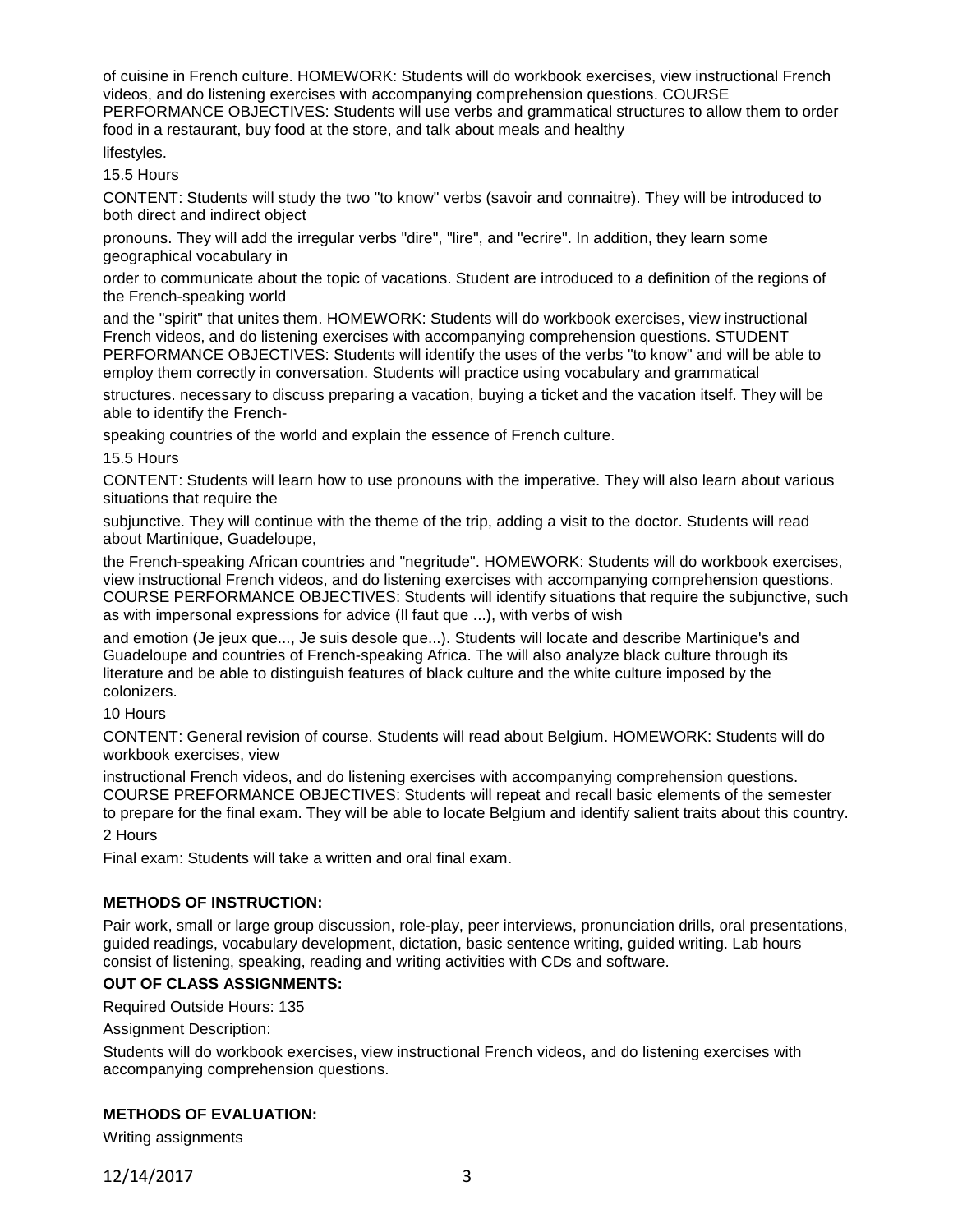Percent of total grade: 20.00 % Written homework, essay, workbook exercises Problem-solving assignments Percent of total grade: 20.00 % Homework problems, Quizzes, Exams Skill demonstrations Percent of total grade: 30.00 % Class performance, Performance exams Objective examinations Percent of total grade: 30.00 %

### **REPRESENTATIVE TEXTBOOKS:**

Recommended Representative Textbooks Manley/Smith/McMinn/Prévost. Horizons. Boston, MA: Cengage,2016. ISBN: 13:978-1285-42828-4 Reading Level of Text, Grade: 10 Verified by: Monica Herzi

### **ARTICULATION and CERTIFICATE INFORMATION**

Associate Degree: GAV C2, effective 200930 GAV F, effective 200930 CSU GE: CSU C2, effective 200930 IGETC: IGETC 6A, effective 200930 CSU TRANSFER: Transferable CSU, effective 200930 UC TRANSFER: Transferable UC, effective 200930

### SUPPLEMENTAL DATA:

Basic Skills: N Classification: Y Noncredit Category: Y Cooperative Education: Program Status: 1 Program Applicable Special Class Status: N CAN: CAN Sequence: CSU Crosswalk Course Department: FRNH CSU Crosswalk Course Number: 1B Prior to College Level: Y Non Credit Enhanced Funding: N Funding Agency Code: Y In-Service: N Occupational Course: E Maximum Hours:

12/14/2017 4